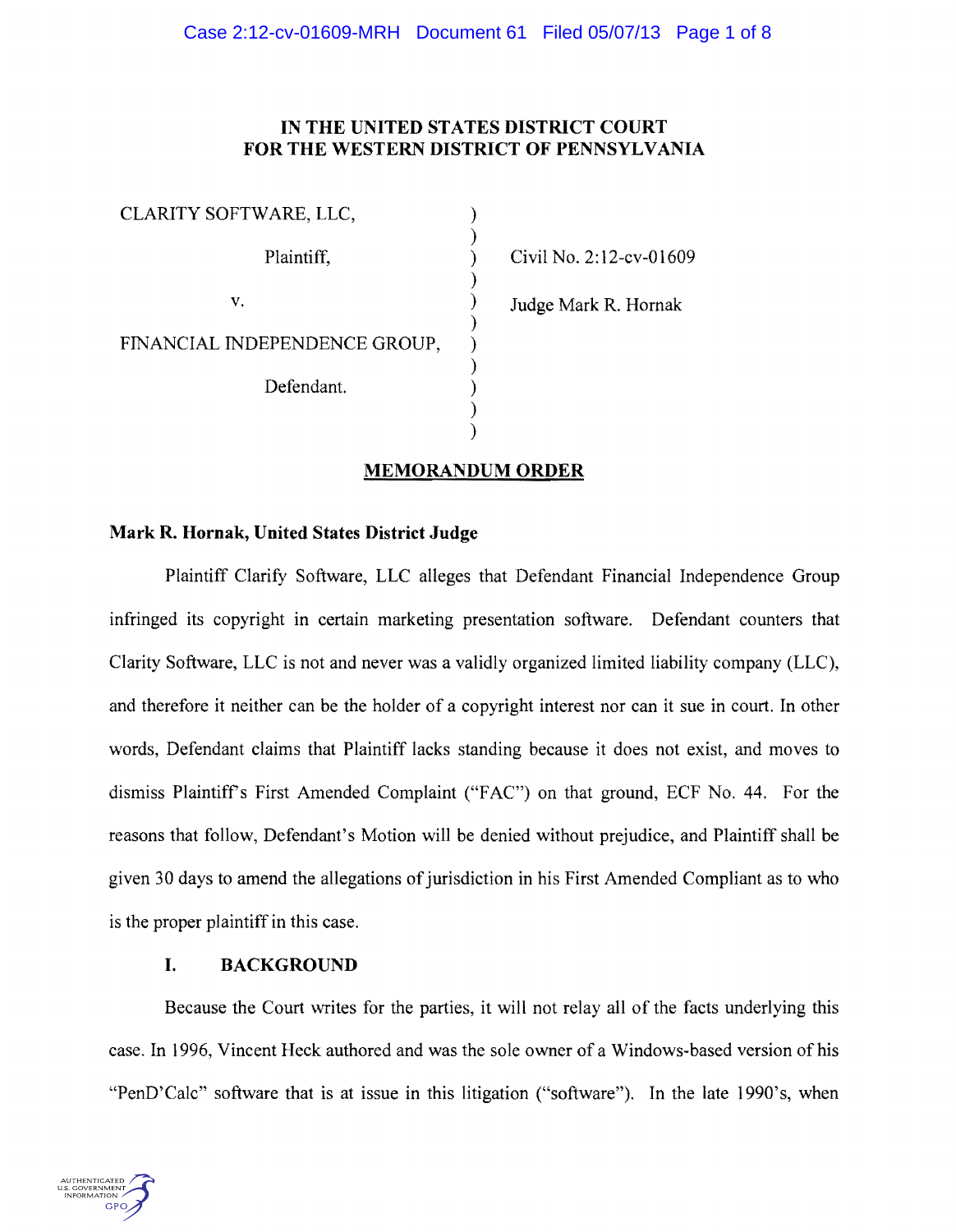#### Case 2:12-cv-01609-MRH Document 61 Filed 05/07/13 Page 2 of 8

Heck entered into financial and personal difficulties, he and his friend and C.P.A. Eric Wallace came to an agreement that they would create Clarity Software, LLC, ("Clarity") for the purpose of taking ownership of and marketing the software. In 2003, Wallace told Heck that he had registered Clarity Software as a Pennsylvania limited liability corporation (LLC), and it appears that for years, Clarity was operated as if it were an LLC, including paying its federal and state taxes as an LLC. On August 29,2003, Heck transferred (or attempted to transfer) his copyright in the software to Clarity. In 2004, a copyright for the software was registered with the Copyright Office, with Clarity as the claimant. ECF No. 31-2. Wallace later assigned his interest in Clarity to Heck, who asserts that he is now the "sole member" of Clarity. Heck (and the parties) did not discover until this litigation was initiated that Wallace did not, in fact, successfully register Clarity as an LLC with the Pennsylvania Department of State, and it has never been registered as an LLC in the Commonwealth of Pennsylvania.

Defendant has moved to dismiss this action under Fed. R. Civ. P. 12(b)(6), on the grounds that Clarity, the sole named Plaintiff in this action, does not exist as a legal entity, and therefore both lacks the capacity to sue and cannot own a copyright. Because Defendant's consistent argument throughout its briefing and at oral argument is that Clarity lacks *standing* to bring the instant action, the Court concludes that the Motion is more properly considered as an attack on this Court's subject matter jurisdiction under Fed. R. Civ. P. 12(b)(1). *See In re*  Schering Plough Corp. Intron/Temodar Consumer Class Action, 678 F.3d 235, 243 (3d Cir. 2012) ("A motion to dismiss for want of standing is properly brought pursuant to Rule 12(b)(1), because standing is a jurisdictional matter.") (internal marks omitted); *see also Klagsbrun* v. *Va 'ad Harabonim o/Greater Monsey,* 53 F. Supp. 2d 732,734 (D.N.J. 1999), *aff'd sub nom.*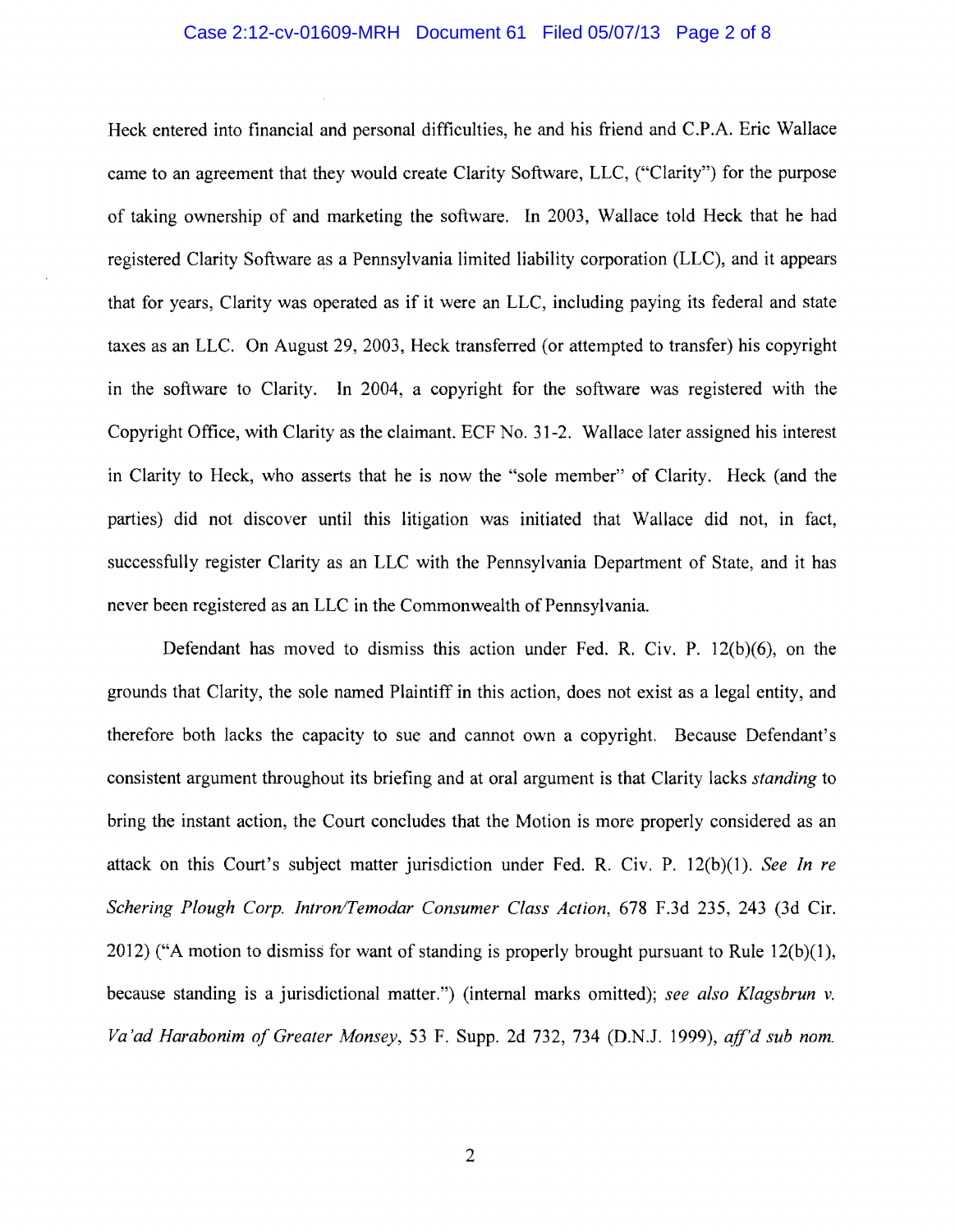### Case 2:12-cv-01609-MRH Document 61 Filed 05/07/13 Page 3 of 8

*Klagsbrun* v. *Vaad Harabonm of Greater Monsey,* 263 F.3d 158 (3d Cir. 2001) (court may consider under Rule I2(b)(1) motion challenging jurisdiction filed under Rule I2(b)(6)).

Recognizing that "Clarity Software, LLC" was not, at least at the time of filing of this suit, a legal entity registered in Pennsylvania, Plaintiff offered a detailed Affidavit of Vincent Heck, explaining the history of the entity known as Clarity Software, LLC, and of its relationship to the copyrighted software at issue here. See ECF No. 51-1 ("Heck Affidavit"). Additionally, Plaintiff subsequently took various measures to attempt to cure the possible jurisdictional deficiency. On March 7, 2013, Plaintiff registered "Clarity Software, LLC" with the Pennsylvania Department of State, "to protect its ongoing business interests, as well as to cure any alleged defect in its capacity to sue with respect to this litigation." Pl.'s Sur-Reply at 1, ECF No. 55; *id* Ex. 3, ECF No. 55-3. (This entity will be referred to as the "New Clarity"). Plaintiff asserts additionally/alternatively that to the extent that Heck is still the real party in interest, he may be substituted into the action or ratify it under Fed. R. Civ. P. 17(a)(3). ECF No. 51 at 11.

## **II. DISCUSSION**

"Under Fed. R. Civ. P.  $12(b)(1)$ , a court must grant a motion to dismiss if it lacks subjectmatter jurisdiction to hear a claim." *In re Schering Plough,* 678 F.3d at 243. In evaluating a Rule 12(b)(1) motion, a court must first determine whether the movant presents a facial or factual attack. *Id* When a movant brings a factual attack, "no presumptive truthfulness attaches to plaintiffs allegations, and the existence of disputed material facts will not preclude the trial court from evaluating for itself the merits of jurisdictional claims. Moreover, the plaintiff will have the burden of proof that jurisdiction does in fact exist." *Petruska* v. *Gannon Univ.,* 462 F.3d 294, 302 n.3 (3d Cir. 2006) (quoting *Mortensen* v. *First Fed Sav.* & *Loan Ass 'n,* 549 F.2d 884, 891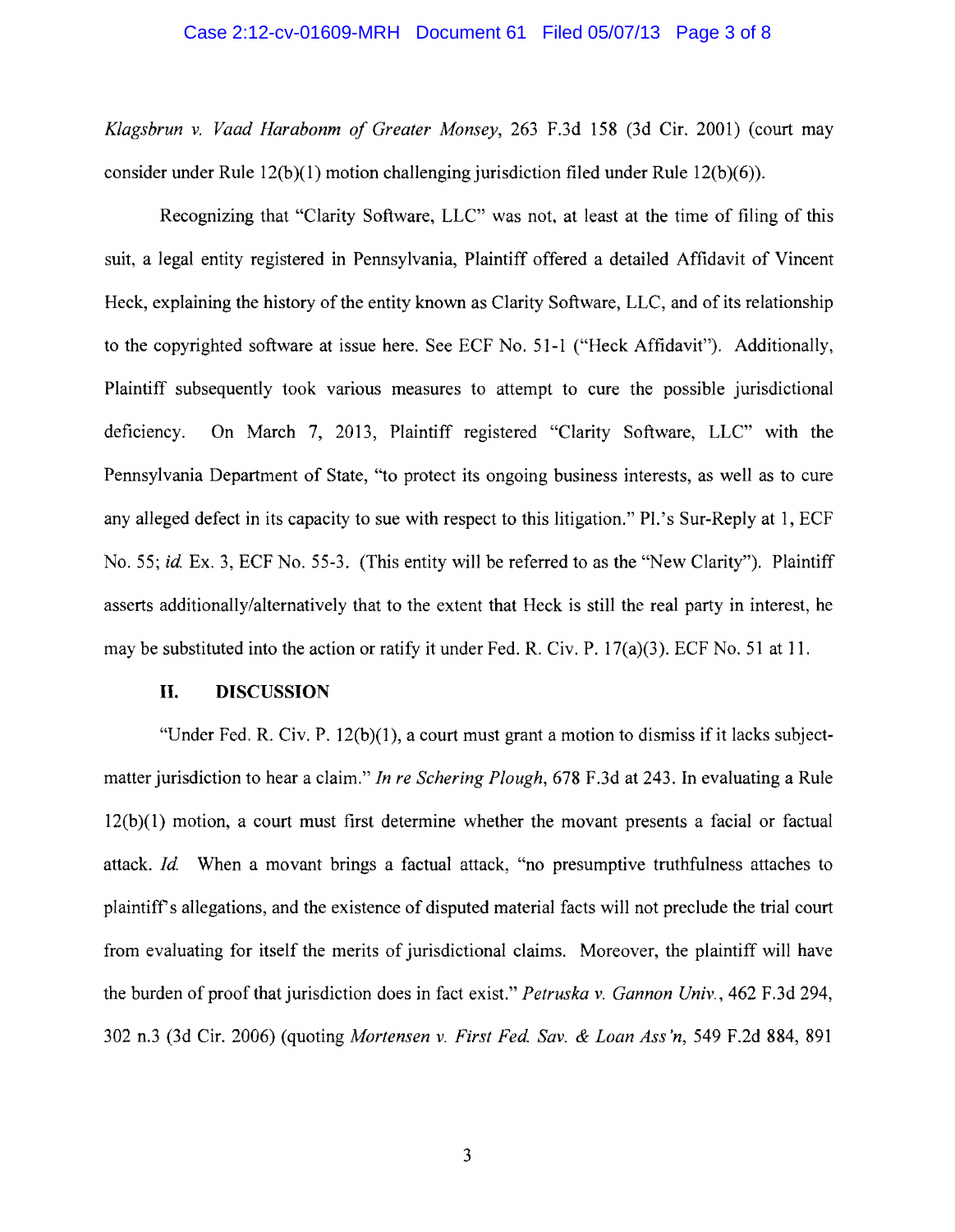### Case 2:12-cv-01609-MRH Document 61 Filed 05/07/13 Page 4 of 8

(3d Cir. 1977)).<sup>1</sup> To bring a claim for copyright infringement, a plaintiff must show (1) that he owned the copyrighted work, and (2) that the copyrighted work was copied by the defendant. *Dun* & *Bradstreet Software Servs" Inc,* v. *Grace Consulting, Inc.,* 307 F.3d 197,206 (3d Cir. 2002). The Copyright Act provides that copyright ownership "vests initially in the author or authors of the work," 17 U,S.c. § 201(a), and that such ownership "may be transferred in whole or in part by any means of conveyance or by operation of law," *id.* § 201 (d). Therefore, the only proper plaintiff with standing in this action for infringement, i.e. the real party in interest, is the one who owns the copyright. Once it has determined who that is in this case, the Court must decide whether that entity may properly serve, or be substituted, as the Plaintiff in the instant action under Article III of the Constitution and the Federal Rules of Civil Procedure, or whether this case must be dismissed and a new suit initiated,

While Plaintiff has offered some facts that shed light on this inquiry, it has not pled or otherwise offered sufficient facts to meet its jurisdictional burden. First and foremost, there are insufficient facts to determine whether "Clarity" or Heck owns the copyright (and whether that "Clarity" is the old Clarity or the New Clarity). If, when Heck and Wallace attempted but failed to register Clarity as an LLC, the resulting entity (whatever it was) still had the legal capacity to hold a copyright, then the copyright transfer from Heck on August 29, 2003 would be valid. If, however, the failed attempt to form an LLC resulted in a legal non-entity incapable of holding a copyright, then Heck's purported transfer of the copyright on August 29, 2003 would be without effect and the ownership would have remained with Heck.

Therefore, the fact that Defendants' Motion is construed as a factual  $12(b)(1)$  attack to subject matter jurisdiction also means that the Court may consider evidence outside the pleadings, which would otherwise be barred as to a 12(b)(6) motion. *See CNA v. United States,* 535 F.3d 132, 145 (3d Cir. 2008). Therefore, the Court may consider the Heck Affidavit submitted by Plaintiff as it relates to the jurisdictional issues presented.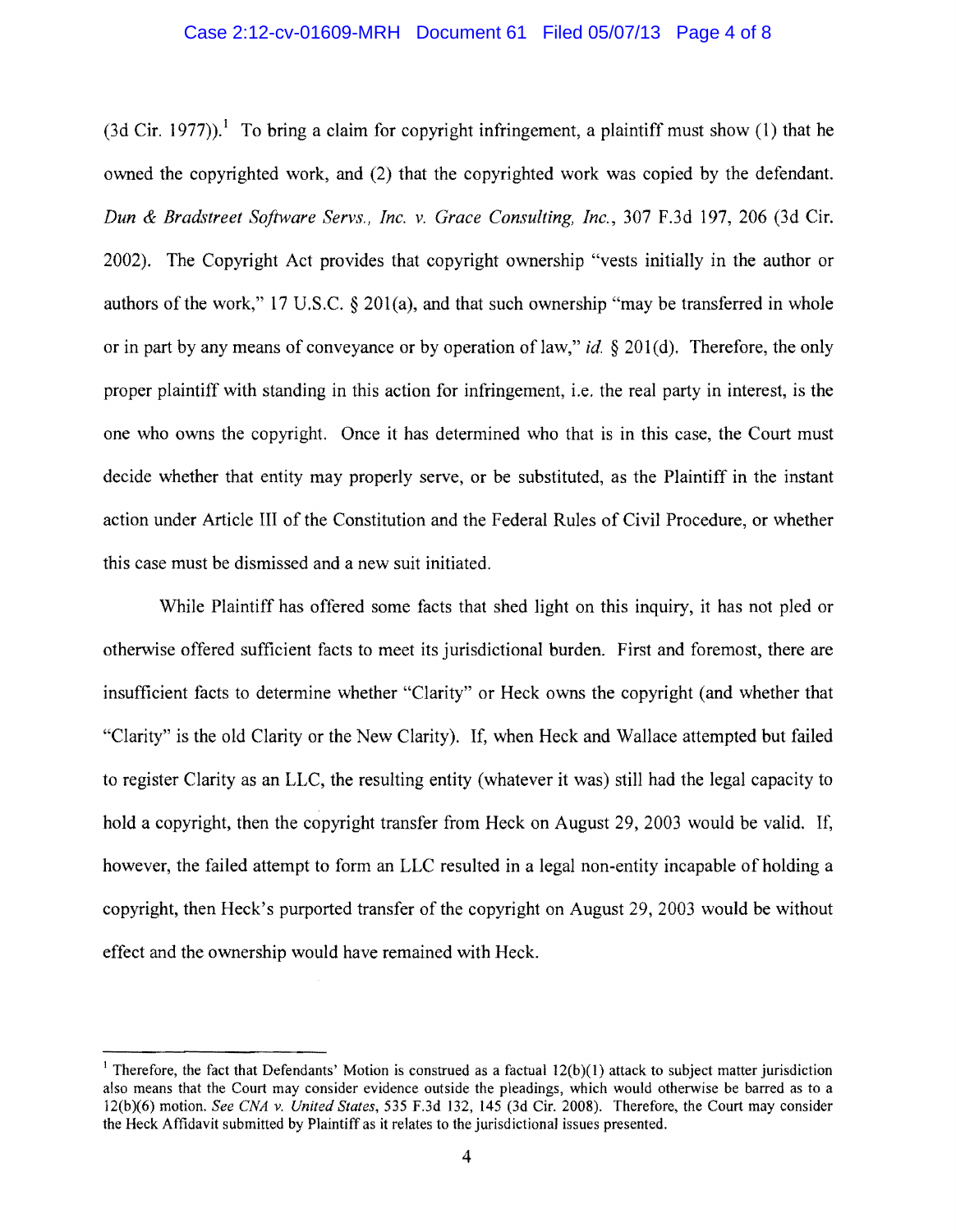## Case 2:12-cv-01609-MRH Document 61 Filed 05/07/13 Page 5 of 8

In the Court's estimation, depending on the facts, and the state of Pennsylvania law of corporations as applied to them, if Clarity Software LLC was not a legitimate LLC, then it may have existed as (l) a partnership, *see, e.g.,* 15 Pa. Cons. Stat. § 8921; (2) a *de facto* corporation, *see Appeal of Riviera Country Club, 176 A.2d 704, 706 (Pa. Super. Ct. 1961)*,<sup>2</sup> or (3) some other incorporated or unincorporated business entity or association. Some of those entities have the capacity to hold copyrights and take title to other property; others do not. *See, e.g.,* 15 Pa. Cons. Stat. § 8102. Moreover, depending on the law as applied to the facts, what once was any of the above entities may have ceased being so upon the removal of Heck's business associate Wallace from the equation, and ownership of the copyright would have to be further traced.<sup>3</sup>

Secondly, the status of the entity known as Clarity is also relevant to whether that entity has the capacity to sue. If Clarity is merely the alter ego of Heck, i.e. if Heck is both the party in interest and Heck *is* Clarity, then it is possible that Heck may not need to resort to Fed. R. Civ. P. 17(a)(3) at all in order to inject himself into the litigation as Heck. If, however, Heck *is* the party

 $2$  A de facto corporation requires (1) "a law or charter under which an organization might be effected"; (2) "an attempt to organize which falls so far short of the requirements of the law or charter as to be ineffectual"; and (3) "an assumption and exercise of corporate powers, notwithstanding the failure to comply with the law or charter." *Riviera Country Club,* 176 A.2d at 706. The Heck Affidavit does not offer sufficient facts from which the presence or absence offactors (2) and (3) can be sufficiently ascertained.

<sup>&</sup>lt;sup>3</sup> Additionally, resolving the above questions should also shed light on the question of copyright registration. The parties have already raised the issue of the legal effect of the registration of the copyright to the software in 2004 in the name of "Clarity Software, LLC." *See* ECF No. 31-2. While the Copyright Act provides that a plaintiff in an infringement action must first register that copyright with the Copyright Office, 17 U.S.C. § 411(a), a plaintiff "may nevertheless cure the jurisdictional defect by subsequently amending or supplementing its complaint once it has registered the copyright." *Morgan* v. *Hanna Holdings, inc.,* 635 F. Supp. 2d 404, 409-10 (W.D. Pa. 2009) (collecting caes), *amended,* ClV.A. 07-803, 2010 WL 1286946 (W.D. Pa. Mar. 31,2010). Of course here, the parties and the Court do not know whether the Plaintiff has a valid registered copyright because we do not know who the proper Plaintiff is. Believing firmly in the rule of "one step at a time," the Court concludes that the only reasonable course here is for everyone to wait until the Court has determined who that person is, and then make sure it/he has a valid registration, rather than force Plaintiff and/or Heck to guess in advance. The Court would note that in its estimation a new copyright registration may well be necessary if Clarity is found to have been non-existent at the time it applied for a copyright in its name, because such an error in the application would most likely not have been "immaterial." *See Kunkel* v. *Jasin,* 420 F. App 'x 198, 199 (3d Cir. 20 11).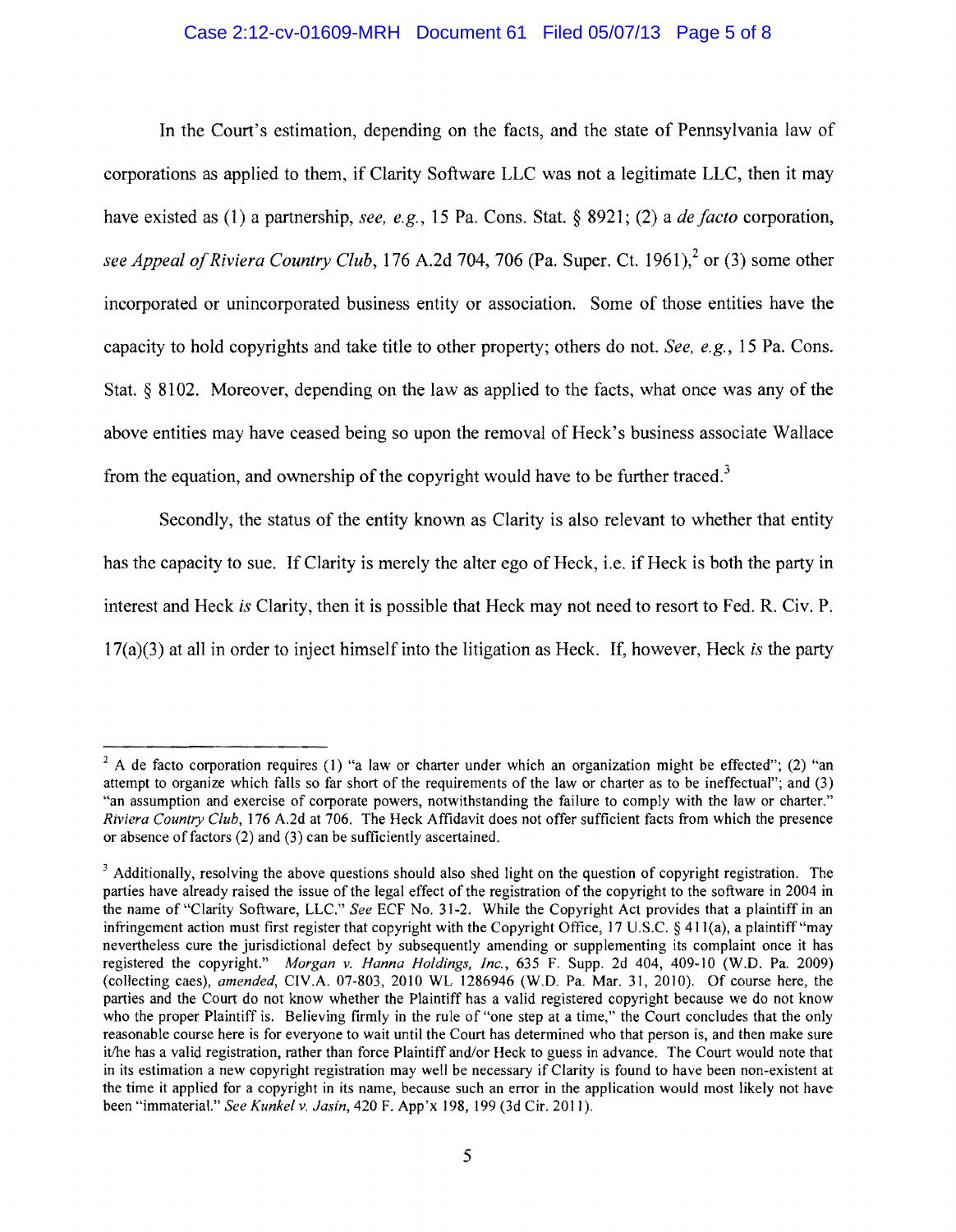### Case 2:12-cv-01609-MRH Document 61 Filed 05/07/13 Page 6 of 8

in interest and Heck is *not* Clarity, then Heck may need to invoke Rule  $17(a)(3)$ .<sup>4</sup> While the parties have each offered their own opinions as to whether Heck is or is not Clarity, *see* ECF No. 51 at 9; No. 52 at 7, the Court does not believe it currently has sufficient facts before it from which it can make that call. Conversely, it might be that Clarity both holds the copyright and is a legal entity apart from Heck (either as the old Clarity or as the New Clarity). In that case, perhaps the case is properly filed as is, or perhaps the New Clarity might need to be substituted or added as a Plaintiff in the action.

In the Court's estimation, the menu of possible options as detailed above illustrates the need for additional facts to be pled in order to sort out these thorny questions. Facts that might answer these complex questions would pertain to:

- The terms of and intent underlying the agreement between Heck and Eric Wallace at the time of the formation of Clarity;
- The attempted registration of "Clarity Software, LLC" with the Pennsylvania Department of State by Eric Wallace around 2003, and the source of the registration failure;
- The purported transfer of the copyrighted software at issue on August 29, 2003;
- The dissolution of the PenD'Clac Corporation and the purported transfer of its assets to Clarity;
- The nature and status under Pennsylvania law of the Clarity entity from 2003 to 2008 and from 2008 to present, including assets, officers, directors, employees, taxes, licenses, etc.;
- The purported assignment of Wallace's "ownership interest in Clarity" to Heck in 2008;
- The registration of the New Clarity, its assumption of any business interests formerly owned by the old Clarity, and its current nature.

<sup>&</sup>lt;sup>4</sup> Given the Court's limited ruling here, it need not now express an opinion on whether Article III presents a separate barrier to using Rule 17 to substitute a party in interest in a case where the original plaintiff was never the proper party in interest.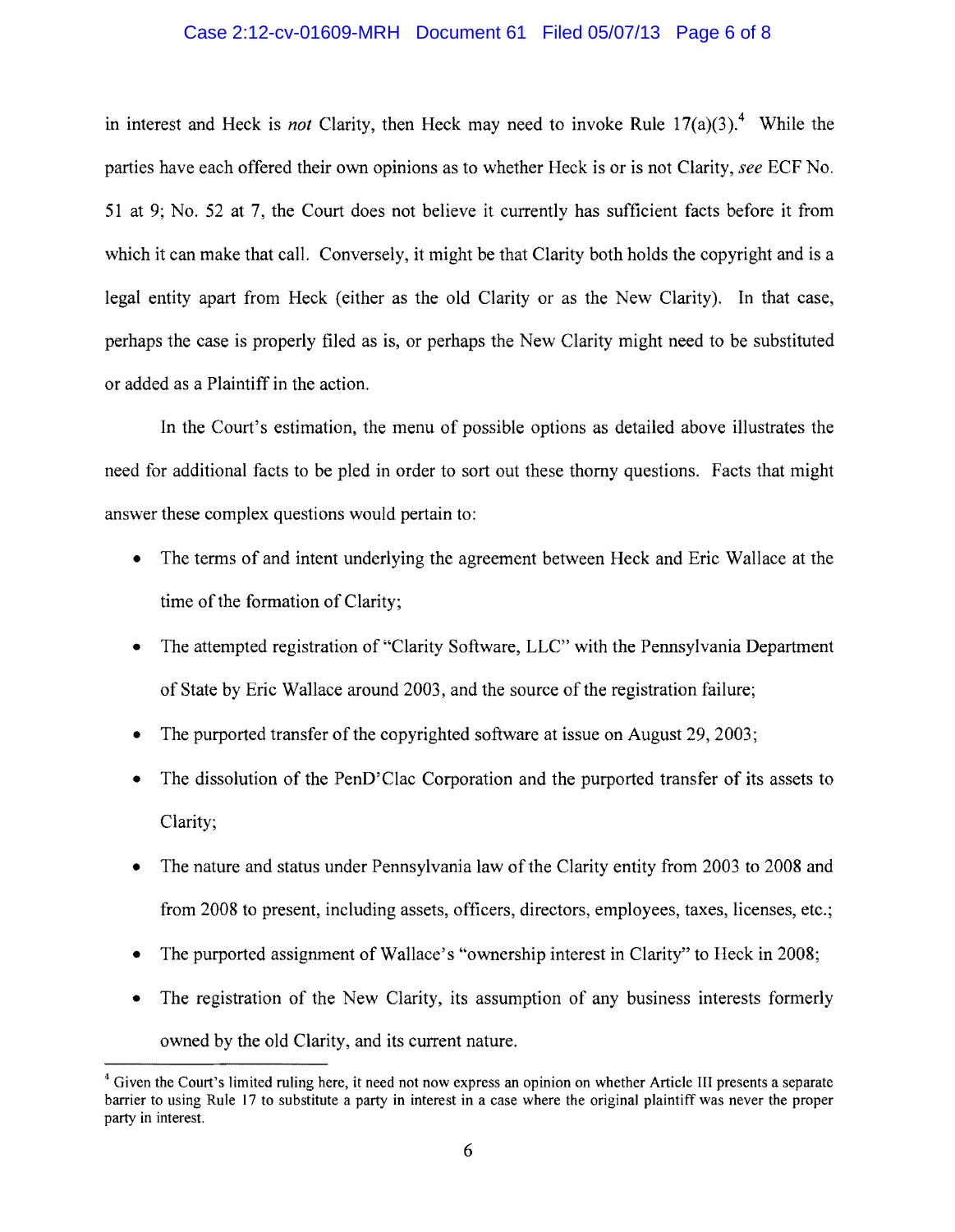## Case 2:12-cv-01609-MRH Document 61 Filed 05/07/13 Page 7 of 8

Again, while the Heck Affidavit has provided some helpful initial background of some of those facts and events, Plaintiff must plead more jurisdictional facts in order to adequately support and flesh out the rather sparse assertions of the Affidavit in order to demonstrate the ownership of the copyright and the capacity of any plaintiff to sue under Pennsylvania and federal law.

In short, based on the facts as now alleged, Plaintiff has made a colorable claim that the software allegedly infringed was owned (a) by Vincent Heck or (b) by a Clarity entity to which Heck is closely related. But while the list of potential copyright claimants here is small, it still remains stubbornly in the plural. Under the facts here, the Court concludes that Plaintiff has not met its burden in demonstrating in its FAC that the Plaintiff in this case is the proper party Plaintiff in interest, and therefore, that this action may proceed as currently styled.<sup>5</sup> In this context,  $28 \text{ U.S.C. }$  §1653 provides that "[d]efective allegations of jurisdiction may be amended, upon terms...." The Court believes that denying Defendant's Motion without prejudice and allowing Plaintiff thirty (30) days to amend any defective allegations of jurisdiction regarding who is the proper plaintiff in this case is both authorized by Congress and is in the spirit of Fed. R. Civ. P. 1 and 15(a)(2). The Court also notes that Defendant is not prejudiced by this approach; it may reassert its Motion after Plaintiff has made an amended filing. Moreover, under the facts advanced so far, it is apparent that *somebody* has a colorable claim under the Copyright Act against Defendant; Plaintiff has made an initial assertion that a valid copyright exists here, it just remains to be determined who will be on the opposite side of the case caption from Defendant. 6

<sup>&</sup>lt;sup>5</sup> It also follows that, to the extent that Heck has asserted that he is the proper party in interest and may be substituted via Rule 17, he has not adequately demonstrated that *he* is, in fact, the party in interest. The Court sees no wisdom in substituting in a party in interest "in the alternative"; rather, it concludes that now is the time to resolve that crucial issue.

*<sup>6</sup> See also Fed. Ins. Co.* v. *Richard l. Rubin* & *Co., Inc.,* 12 F.3d 1270, 1284 n. 11 (3d Cir. 1993); *USX Corp.* v. *Adriatic Ins. Co.,* 345 F.3d 190, 197 (3d Cir. 2003) (allowing jurisdictional discovery to determine facts relating to subject matter jurisdiction).